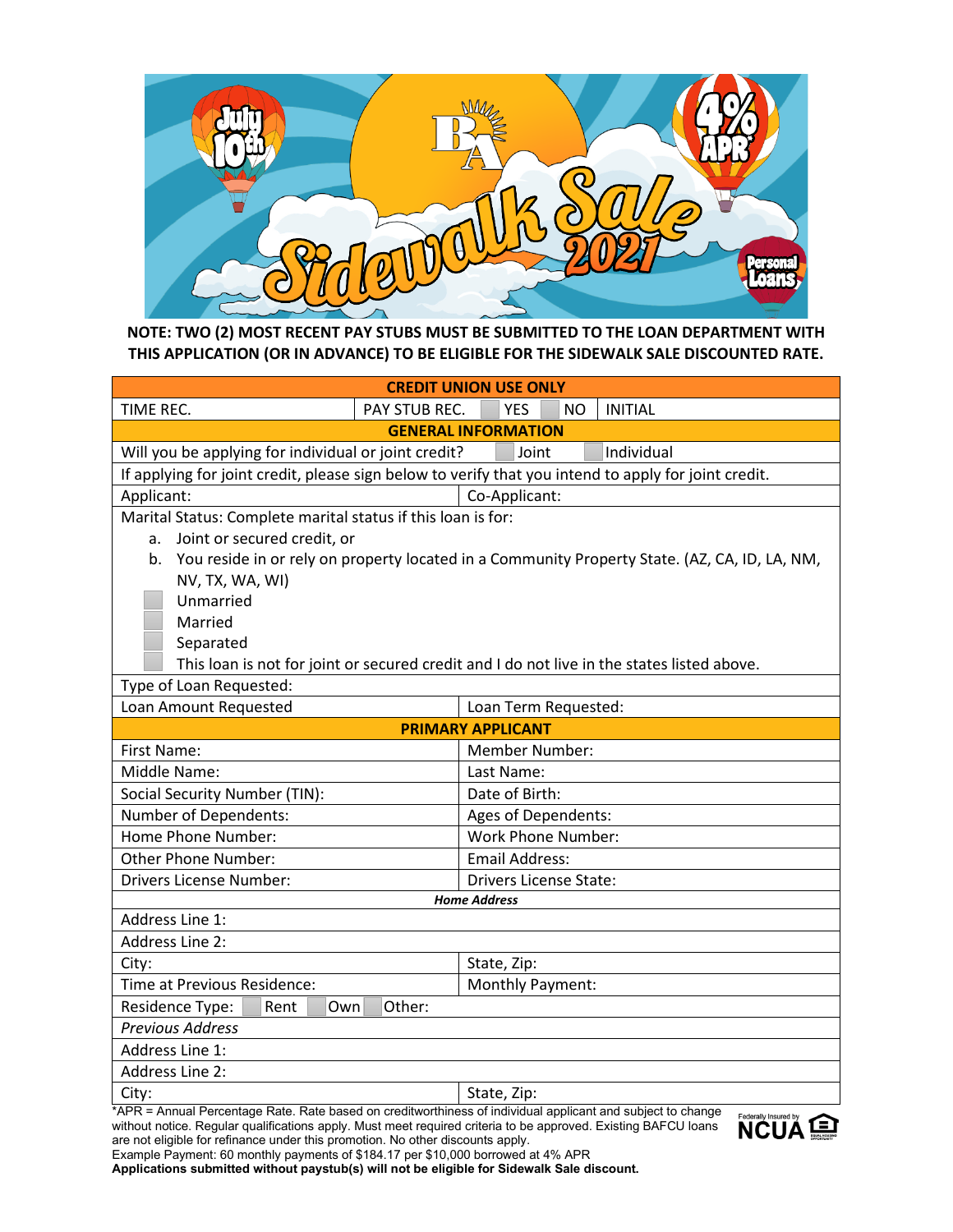| Time at Previous Residence:                                                                                               |                                                                                                                                              |  |  |  |  |
|---------------------------------------------------------------------------------------------------------------------------|----------------------------------------------------------------------------------------------------------------------------------------------|--|--|--|--|
| Residence Type:<br>Other:<br>Rent<br>Own                                                                                  |                                                                                                                                              |  |  |  |  |
|                                                                                                                           | <b>Present Employer</b>                                                                                                                      |  |  |  |  |
| Name:                                                                                                                     | Phone Number:                                                                                                                                |  |  |  |  |
| <b>Full Time</b><br><b>Employment Status:</b><br>Part Time                                                                | Temp<br>Retired<br>Other (please specify)                                                                                                    |  |  |  |  |
|                                                                                                                           |                                                                                                                                              |  |  |  |  |
| Job Title:                                                                                                                | Job Start Date:                                                                                                                              |  |  |  |  |
| Gross Salary:                                                                                                             | Per:<br>Year<br>Month<br>Hour                                                                                                                |  |  |  |  |
| this obligation.                                                                                                          | Alimony, child support, or separate maintenance income need not be revealed if you do not wish to have it considered as a basis for repaying |  |  |  |  |
| Other Income:                                                                                                             | Month<br>Per:<br>Year<br>Hour                                                                                                                |  |  |  |  |
| Other Income Source:                                                                                                      |                                                                                                                                              |  |  |  |  |
|                                                                                                                           | <b>Previous Employer</b>                                                                                                                     |  |  |  |  |
| Name:                                                                                                                     | Phone Number:                                                                                                                                |  |  |  |  |
| <b>Employment Status:</b><br><b>Full Time</b><br>Part Time                                                                | Other (please specify)<br>Temp<br>Retired                                                                                                    |  |  |  |  |
|                                                                                                                           |                                                                                                                                              |  |  |  |  |
| <b>Employer Name:</b>                                                                                                     | Job Title:                                                                                                                                   |  |  |  |  |
| Job Start Date:                                                                                                           | Job End Sate:                                                                                                                                |  |  |  |  |
| Gross Salary:                                                                                                             | Month<br>Per:<br>Year<br>Hour                                                                                                                |  |  |  |  |
|                                                                                                                           | <b>CO-APPLICANT</b>                                                                                                                          |  |  |  |  |
| First Name:                                                                                                               | <b>Member Number:</b>                                                                                                                        |  |  |  |  |
| Middle Name:                                                                                                              | Last Name:                                                                                                                                   |  |  |  |  |
| Social Security Number (TIN):                                                                                             | Date of Birth:                                                                                                                               |  |  |  |  |
| Number of Dependents:<br>Ages of Dependents:                                                                              |                                                                                                                                              |  |  |  |  |
| Home Phone Number:                                                                                                        | <b>Work Phone Number:</b>                                                                                                                    |  |  |  |  |
| <b>Other Phone Number:</b>                                                                                                | <b>Email Address:</b>                                                                                                                        |  |  |  |  |
| Drivers License Number:<br><b>Drivers License State:</b>                                                                  |                                                                                                                                              |  |  |  |  |
| <b>Home Address</b>                                                                                                       |                                                                                                                                              |  |  |  |  |
| Address Line 1:                                                                                                           |                                                                                                                                              |  |  |  |  |
| <b>Address Line 2:</b>                                                                                                    |                                                                                                                                              |  |  |  |  |
| City:<br>State, Zip:                                                                                                      |                                                                                                                                              |  |  |  |  |
| Time at Previous Residence:                                                                                               | Monthly Payment:                                                                                                                             |  |  |  |  |
| Rent<br>Other:<br>Residence Type:<br>Own                                                                                  |                                                                                                                                              |  |  |  |  |
| <b>Previous Address</b>                                                                                                   |                                                                                                                                              |  |  |  |  |
| Address Line 1:                                                                                                           |                                                                                                                                              |  |  |  |  |
| <b>Address Line 2:</b>                                                                                                    |                                                                                                                                              |  |  |  |  |
| State, Zip:<br>City:                                                                                                      |                                                                                                                                              |  |  |  |  |
| Time at Previous Residence:                                                                                               |                                                                                                                                              |  |  |  |  |
| Residence Type:<br>Other:<br>Rent<br>Own                                                                                  |                                                                                                                                              |  |  |  |  |
| <b>Present Employer</b>                                                                                                   |                                                                                                                                              |  |  |  |  |
| Name:                                                                                                                     | Phone Number:                                                                                                                                |  |  |  |  |
| <b>Full Time</b><br><b>Employment Status:</b><br>Part Time                                                                | Retired<br>Other (please specify)<br>Temp                                                                                                    |  |  |  |  |
| Job Title:                                                                                                                | <b>Job Start Date:</b>                                                                                                                       |  |  |  |  |
| Gross Salary:                                                                                                             | Per:<br>Month<br>Year<br>Hour                                                                                                                |  |  |  |  |
| Alimony, child support, or separate maintenance income need not be revealed if you do not wish to have it considered as a |                                                                                                                                              |  |  |  |  |
| basis for repaying this obligation.                                                                                       |                                                                                                                                              |  |  |  |  |

\*APR = Annual Percentage Rate. Rate based on creditworthiness of individual applicant and subject to change without notice. Regular qualifications apply. Must meet required criteria to be approved. Existing BAFCU loans are not eligible for refinance under this promotion. No other discounts apply.



Example Payment: 60 monthly payments of \$184.17 per \$10,000 borrowed at 4% APR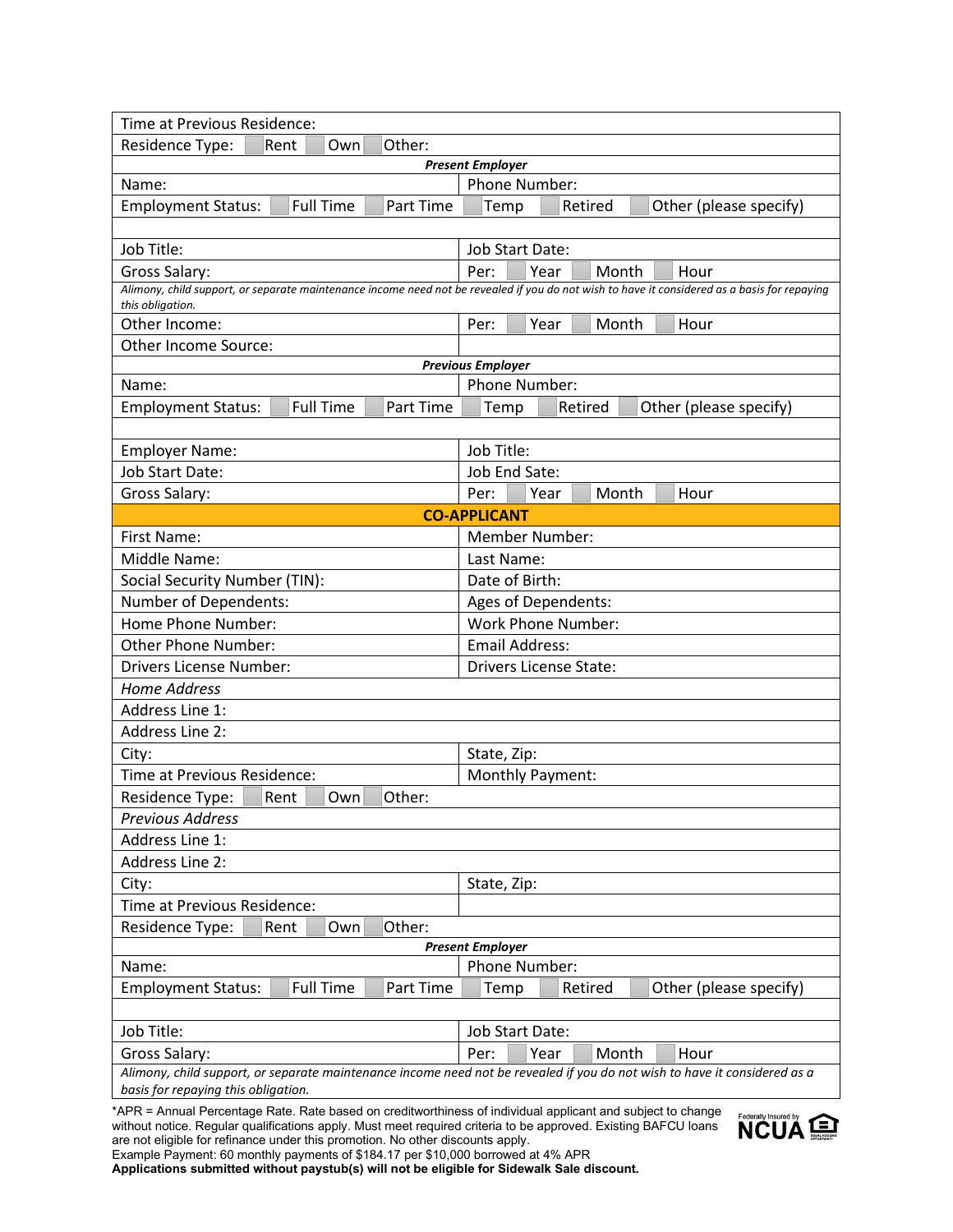| Other Income:                      |                                                         |                                             |                                                                                                                                    |                                 | Year             |            | Month                           |                        | Hour |           |         |       |
|------------------------------------|---------------------------------------------------------|---------------------------------------------|------------------------------------------------------------------------------------------------------------------------------------|---------------------------------|------------------|------------|---------------------------------|------------------------|------|-----------|---------|-------|
| Other Income Source:               |                                                         |                                             |                                                                                                                                    |                                 |                  |            |                                 |                        |      |           |         |       |
| <b>Previous Employer</b>           |                                                         |                                             |                                                                                                                                    |                                 |                  |            |                                 |                        |      |           |         |       |
| Name:                              |                                                         |                                             | Phone Number:                                                                                                                      |                                 |                  |            |                                 |                        |      |           |         |       |
| <b>Employment Status:</b>          | <b>Full Time</b>                                        | Part Time                                   | Temp                                                                                                                               |                                 | Retired          |            |                                 | Other (please specify) |      |           |         |       |
|                                    |                                                         |                                             |                                                                                                                                    |                                 |                  |            |                                 |                        |      |           |         |       |
| <b>Employer Name:</b>              |                                                         |                                             | Job Title:                                                                                                                         |                                 |                  |            |                                 |                        |      |           |         |       |
| Job Start Date:                    |                                                         |                                             | Job End Sate:                                                                                                                      |                                 |                  |            |                                 |                        |      |           |         |       |
| Gross Salary:                      |                                                         |                                             | Per:                                                                                                                               |                                 | Year             |            | Month                           |                        | Hour |           |         |       |
|                                    |                                                         | <b>Nearest Relative Not Living with You</b> | <b>REFERENCES</b>                                                                                                                  |                                 |                  |            |                                 |                        |      |           |         |       |
| <b>Full Name:</b>                  |                                                         |                                             | <b>Full Name:</b>                                                                                                                  |                                 |                  |            |                                 |                        |      |           |         |       |
| Relationship:                      |                                                         |                                             | Relationship:                                                                                                                      |                                 |                  |            |                                 |                        |      |           |         |       |
| Phone Number:                      |                                                         |                                             | Phone Number:                                                                                                                      |                                 |                  |            |                                 |                        |      |           |         |       |
| Address:                           |                                                         |                                             | Address:                                                                                                                           |                                 |                  |            |                                 |                        |      |           |         |       |
| State, Zip:                        |                                                         |                                             | State, Zip:                                                                                                                        |                                 |                  |            |                                 |                        |      |           |         |       |
|                                    |                                                         |                                             | <b>WHAT YOU OWE</b>                                                                                                                |                                 |                  |            |                                 |                        |      |           |         |       |
| Debt                               | <b>Creditor Name</b>                                    |                                             | Interest                                                                                                                           |                                 | Present          |            |                                 | Monthly                |      |           | Owed By |       |
|                                    | (other than this credit union)                          |                                             | Rate                                                                                                                               |                                 | <b>Balance</b>   |            |                                 | Payment                |      | Applicant |         | Other |
| Rent                               |                                                         |                                             | $\%$                                                                                                                               | $\zeta$                         |                  |            | \$                              |                        |      |           |         |       |
| <b>First Mortgage</b>              |                                                         |                                             |                                                                                                                                    |                                 |                  |            |                                 |                        |      |           |         |       |
| (Incl. Tax & Ins.)                 |                                                         |                                             |                                                                                                                                    |                                 |                  |            |                                 |                        |      |           |         |       |
|                                    |                                                         |                                             | $\%$                                                                                                                               | \$                              |                  |            | \$                              |                        |      |           |         |       |
|                                    |                                                         |                                             | $\%$                                                                                                                               | $\overline{\mathcal{L}}$        |                  |            | \$                              |                        |      |           |         |       |
|                                    |                                                         |                                             | $\%$                                                                                                                               | $\overline{\xi}$                |                  |            | $\overline{\boldsymbol{\zeta}}$ |                        |      |           |         |       |
|                                    |                                                         |                                             | $\%$                                                                                                                               | $\overline{\xi}$                |                  |            | $\overline{\xi}$                |                        |      |           |         |       |
|                                    |                                                         |                                             | $% \mathcal{B}_{\mathrm{H}}\left( \mathcal{B}_{\mathrm{H}}\right) =\mathcal{B}_{\mathrm{H}}\left( \mathcal{B}_{\mathrm{H}}\right)$ | $\overline{\xi}$                |                  |            | \$                              |                        |      |           |         |       |
|                                    |                                                         |                                             | $\%$                                                                                                                               | $\overline{\boldsymbol{\zeta}}$ |                  |            | \$                              |                        |      |           |         |       |
|                                    |                                                         |                                             | $\%$                                                                                                                               | $\overline{\xi}$                |                  |            | \$                              |                        |      |           |         |       |
|                                    |                                                         |                                             | $\%$                                                                                                                               | $\overline{\xi}$                |                  |            | $\overline{\xi}$                |                        |      |           |         |       |
|                                    |                                                         |                                             | $\%$                                                                                                                               | $\overline{\xi}$                |                  |            | \$                              |                        |      |           |         |       |
|                                    | List any other names under which your credit references |                                             | \$<br><b>TOTALS</b>                                                                                                                |                                 | $\overline{\xi}$ |            |                                 |                        |      |           |         |       |
| and credit history can be checked: |                                                         |                                             |                                                                                                                                    |                                 |                  |            |                                 |                        |      |           |         |       |
|                                    |                                                         |                                             | <b>WHAT YOU OWN</b>                                                                                                                |                                 |                  |            |                                 |                        |      |           |         |       |
| <b>Asset Description</b>           | Location of Property or                                 |                                             | Market                                                                                                                             |                                 |                  |            | Pledged as                      |                        |      | Owned By  |         |       |
|                                    | <b>Financial Institution</b>                            |                                             | Value                                                                                                                              |                                 | Collateral for   |            |                                 | Applicant              |      | Other     |         |       |
|                                    |                                                         |                                             |                                                                                                                                    |                                 | Another Loan     |            |                                 |                        |      |           |         |       |
|                                    |                                                         |                                             |                                                                                                                                    |                                 |                  | <b>YES</b> |                                 | NO.                    |      |           |         |       |
|                                    |                                                         |                                             |                                                                                                                                    |                                 |                  | <b>YES</b> |                                 | <b>NO</b>              |      |           |         |       |
|                                    |                                                         |                                             |                                                                                                                                    |                                 |                  | YES        |                                 | NO.                    |      |           |         |       |
|                                    |                                                         |                                             |                                                                                                                                    |                                 |                  | YES        |                                 | <b>NO</b>              |      |           |         |       |
|                                    |                                                         |                                             |                                                                                                                                    |                                 |                  | <b>YES</b> |                                 | <b>NO</b>              |      |           |         |       |
|                                    |                                                         |                                             |                                                                                                                                    |                                 |                  | YES        |                                 | NO.                    |      |           |         |       |
|                                    |                                                         |                                             |                                                                                                                                    |                                 |                  | YES        |                                 | <b>NO</b>              |      |           |         |       |
|                                    |                                                         |                                             |                                                                                                                                    |                                 |                  | <b>YES</b> |                                 | <b>NO</b>              |      |           |         |       |

\*APR = Annual Percentage Rate. Rate based on creditworthiness of individual applicant and subject to change without notice. Regular qualifications apply. Must meet required criteria to be approved. Existing BAFCU loans are not eligible for refinance under this promotion. No other discounts apply.



Example Payment: 60 monthly payments of \$184.17 per \$10,000 borrowed at 4% APR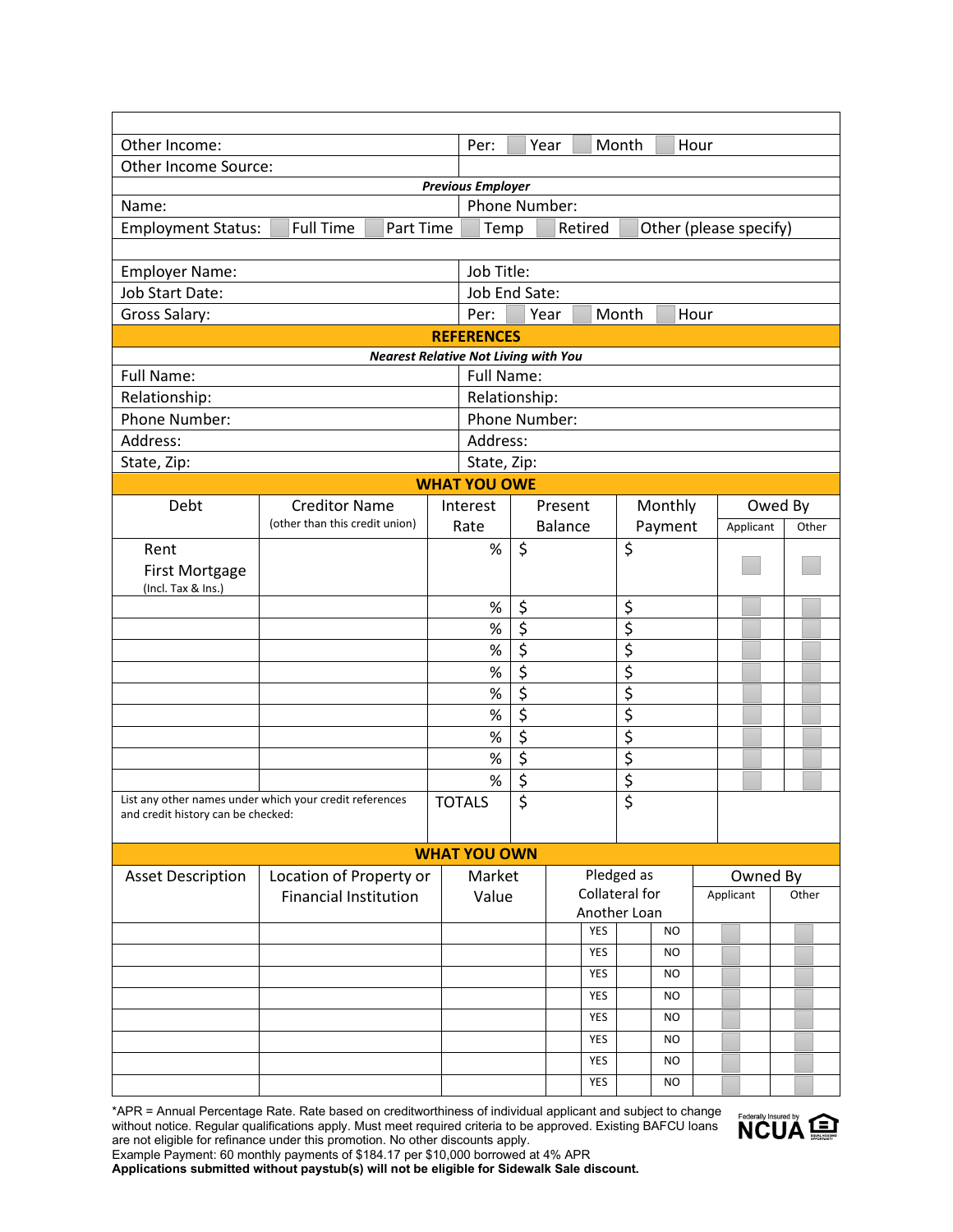| <b>ADDITIONAL INFORMATION</b>                                                                                                                                                                                                                                                                                                                                                                                                                                                                                                                                                                                                                                                                                                                                                                                                                                                                                                                                                                                                                                                                                                                                                                                                                                                                                                                                                                                                                                                                                                                                                                                                        |           |       |  |  |  |  |  |
|--------------------------------------------------------------------------------------------------------------------------------------------------------------------------------------------------------------------------------------------------------------------------------------------------------------------------------------------------------------------------------------------------------------------------------------------------------------------------------------------------------------------------------------------------------------------------------------------------------------------------------------------------------------------------------------------------------------------------------------------------------------------------------------------------------------------------------------------------------------------------------------------------------------------------------------------------------------------------------------------------------------------------------------------------------------------------------------------------------------------------------------------------------------------------------------------------------------------------------------------------------------------------------------------------------------------------------------------------------------------------------------------------------------------------------------------------------------------------------------------------------------------------------------------------------------------------------------------------------------------------------------|-----------|-------|--|--|--|--|--|
| If you answer "yes" (by checking the box) to any question other than #1,                                                                                                                                                                                                                                                                                                                                                                                                                                                                                                                                                                                                                                                                                                                                                                                                                                                                                                                                                                                                                                                                                                                                                                                                                                                                                                                                                                                                                                                                                                                                                             | Applicant | Other |  |  |  |  |  |
| please explain on an attached sheet.<br>Are you a U.S. citizen or permanent resident alien?<br>1.                                                                                                                                                                                                                                                                                                                                                                                                                                                                                                                                                                                                                                                                                                                                                                                                                                                                                                                                                                                                                                                                                                                                                                                                                                                                                                                                                                                                                                                                                                                                    |           |       |  |  |  |  |  |
| Do you currently have any outstanding judgments or have you ever filed for<br>2.<br>bankruptcy, had a debt adjustment plan confirmed under Chapter 13, had<br>property foreclosed upon or repossessed in the last 7 years, or been a party in a<br>lawsuit?                                                                                                                                                                                                                                                                                                                                                                                                                                                                                                                                                                                                                                                                                                                                                                                                                                                                                                                                                                                                                                                                                                                                                                                                                                                                                                                                                                          |           |       |  |  |  |  |  |
| Is your income likely to decline in the next two years?<br>3.                                                                                                                                                                                                                                                                                                                                                                                                                                                                                                                                                                                                                                                                                                                                                                                                                                                                                                                                                                                                                                                                                                                                                                                                                                                                                                                                                                                                                                                                                                                                                                        |           |       |  |  |  |  |  |
| Are you a co-maker, co-signer, or guardian on any loan not listed above?<br>4.                                                                                                                                                                                                                                                                                                                                                                                                                                                                                                                                                                                                                                                                                                                                                                                                                                                                                                                                                                                                                                                                                                                                                                                                                                                                                                                                                                                                                                                                                                                                                       |           |       |  |  |  |  |  |
| For whom (Name of Others Obligated on the Loan):                                                                                                                                                                                                                                                                                                                                                                                                                                                                                                                                                                                                                                                                                                                                                                                                                                                                                                                                                                                                                                                                                                                                                                                                                                                                                                                                                                                                                                                                                                                                                                                     |           |       |  |  |  |  |  |
| To whom (Name of Creditor):                                                                                                                                                                                                                                                                                                                                                                                                                                                                                                                                                                                                                                                                                                                                                                                                                                                                                                                                                                                                                                                                                                                                                                                                                                                                                                                                                                                                                                                                                                                                                                                                          |           |       |  |  |  |  |  |
| <b>HOW TO CONTACT</b>                                                                                                                                                                                                                                                                                                                                                                                                                                                                                                                                                                                                                                                                                                                                                                                                                                                                                                                                                                                                                                                                                                                                                                                                                                                                                                                                                                                                                                                                                                                                                                                                                |           |       |  |  |  |  |  |
| How would you prefer to be contacted?<br>Home Phone<br><b>Email Address</b><br><b>Work Phone</b><br>Other:<br><b>Other Phone</b>                                                                                                                                                                                                                                                                                                                                                                                                                                                                                                                                                                                                                                                                                                                                                                                                                                                                                                                                                                                                                                                                                                                                                                                                                                                                                                                                                                                                                                                                                                     |           |       |  |  |  |  |  |
| <b>Special Instructions/Comments:</b>                                                                                                                                                                                                                                                                                                                                                                                                                                                                                                                                                                                                                                                                                                                                                                                                                                                                                                                                                                                                                                                                                                                                                                                                                                                                                                                                                                                                                                                                                                                                                                                                |           |       |  |  |  |  |  |
| <b>STATE LAW NOTICE(S)</b>                                                                                                                                                                                                                                                                                                                                                                                                                                                                                                                                                                                                                                                                                                                                                                                                                                                                                                                                                                                                                                                                                                                                                                                                                                                                                                                                                                                                                                                                                                                                                                                                           |           |       |  |  |  |  |  |
| Notice to Nebraska Residents: A credit agreement must be in writing to be enforceable under<br>Nebraska Law. To protect you and use from any misunderstandings or disappointments, any contract,<br>promise, undertaking, or offer to forebear repayment of money or to make any other financial<br>accommodation in connection with this loan or money or grant or extension of credit, or any<br>amendment of, cancellation of, waiver of, or substitution for any of all of the term or provisions of<br>any instrument or document executed with this loan of money or grant or extension of credit, must<br>be in writing to be effective.<br>Notice to New York Residents: New York residents may contact the New York State Department of<br>Financial Services to obtain a comparative listing of credit card rates, fees, and grace periods. New<br>York State Department of Financial Services: 1-800-342-3736 or www.dfs.ny.gov<br>Notice to Wisconsin Residents: (1) No provision of any marital property agreement, unilateral<br>statement under Section 766.59, or court decree under Section 766.70 will adversely affect the rights<br>of the Credit Union unless the Credit Union is furnished a copy of the agreement, statement or<br>decree, or has actual knowledge of its terms, before the credit is granted or the account is opened. (2)<br>Please sign is you are not applying for this account or loan with your spouse. The credit being applied<br>for, if granted, will be incurred in the interest of the marriage or family of the undersigned.<br>Signature for Wisconsin Residents Only:<br>Date: |           |       |  |  |  |  |  |
| <b>CONSENSUAL SECURITY INTEREST</b>                                                                                                                                                                                                                                                                                                                                                                                                                                                                                                                                                                                                                                                                                                                                                                                                                                                                                                                                                                                                                                                                                                                                                                                                                                                                                                                                                                                                                                                                                                                                                                                                  |           |       |  |  |  |  |  |
| You grant us a security interest in all individual and joint share and/or deposit accounts you have with<br>us now and in the future to secure your credit card account. Shares and deposits in an IRA or any<br>other account that would lose special tax treatment under state or federal law if given as security are<br>not subject to the security interest you have given in your shares and deposits. You may withdraw<br>these other shares unless you are in default. When you are in default, you authorize us to apply the                                                                                                                                                                                                                                                                                                                                                                                                                                                                                                                                                                                                                                                                                                                                                                                                                                                                                                                                                                                                                                                                                                |           |       |  |  |  |  |  |